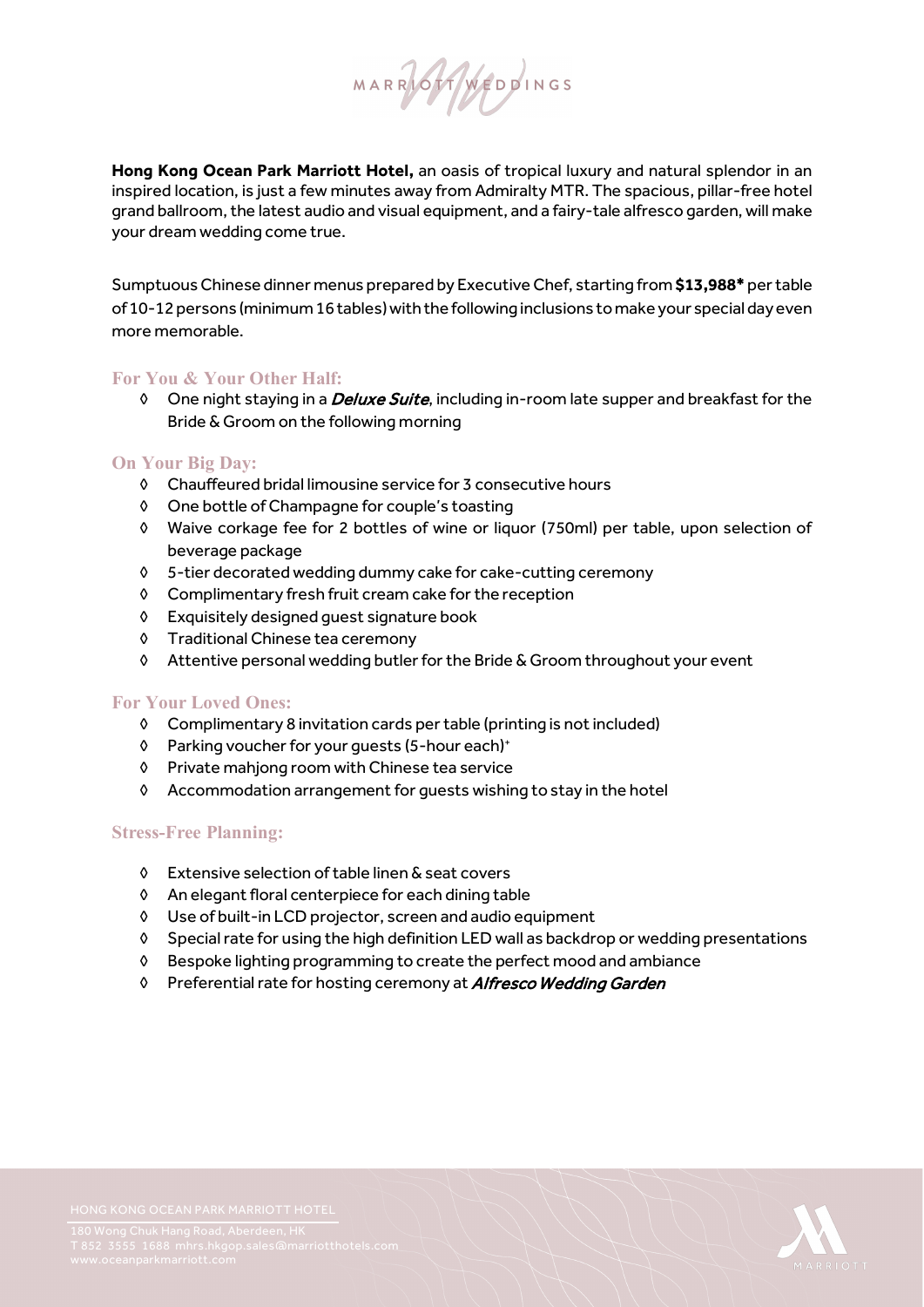MARRIOTINGS

## **More privileges for you with a minimum booking of 45 tables or above:**

- ◊ Additional night staying in Deluxe Suite
- ◊ Upgrade to Chauffeured bridal limousine service to 5 consecutive hours
- ◊ Complimentary tasting of the selected wedding menu for up to 6 guests
- ◊ Hong Kong Ocean Park Marriott Hotel Food & Beverage Voucher valued at HK\$1,999

# **More from Marriott International**

A maximum of 60,000 Marriott Bonvoy Points\* to redeem for up to 2 nights complimentary stay for your honeymoon at selected Marriott brand hotels worldwide (Marriott Bonvoy\* terms and conditions apply)

#### **More from Ocean Park**

Preferential rate of booking pre-wedding photography & other theme park experience at Ocean Park Hong Kong

\*Minimum spending required

\*All prices quoted in this package are in Hong Kong Dollars (HKD)

- \*All food and beverage prices are subject to 10% service charge
- \*All items, amenities and prices are subject to change and availability without prior notice
- \* Applicable to wedding banquet held on or before 31 December 2021
- +No. of parking vouchers offered are subject to booking condition

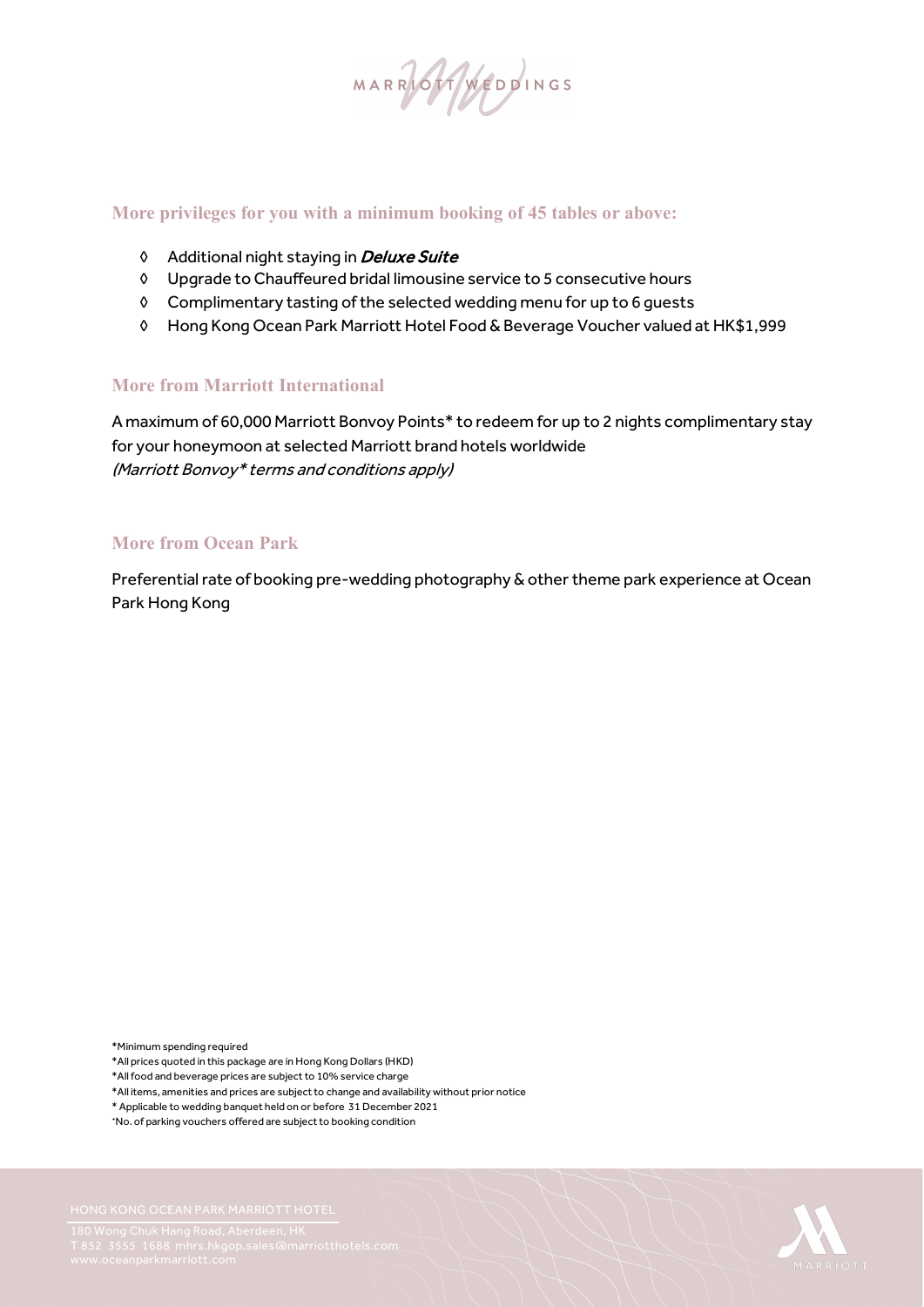MARRASTANEDDINGS

# **Chinese Wedding Dinner - Otters**

Roasted Whole Suckling Pig

Stir-fried Clams and Asparagus in X.O. Sauce

Deep-fried Crab Claws with Minced Shrimp Paste

Braised Straw Mushrooms and Broccoli with Shredded Conpoy

Braised Bird's Nest Soup with Minced Chicken in Superior Broth Braised Bird's Nest Soup with Minced Chicken in Superior Broth<br>Braised Sliced Abalone with Seasonal Vegetable<br>Steamed Fresh Oasis Giant Grouper<br>Deep-fried Crispy Chicken<br>Fried Rice in Fukien Style

**Braised Sliced Abalone with Seasonal Vegetable** 

**Steamed Fresh Oasis Giant Grouper** 

Deep-fried Crispy Chicken

Braised E-Fu Noodle with Straw Mushroom

Sweetened Red Bean Cream with Lily Bulb and Lotus Seed

Chinese Petits Fours

#### **\$ 13,988 per table of 10 - 12 persons**

\*Minimum spending required

\*All prices quoted in this package are in Hong Kong Dollars (HKD)

\*All items and prices are subject to change and availability without prior notice

\* Applicable to wedding banquet held on or before 31 December 2021



<sup>\*</sup>All food and beverage prices are subject to 10% service charge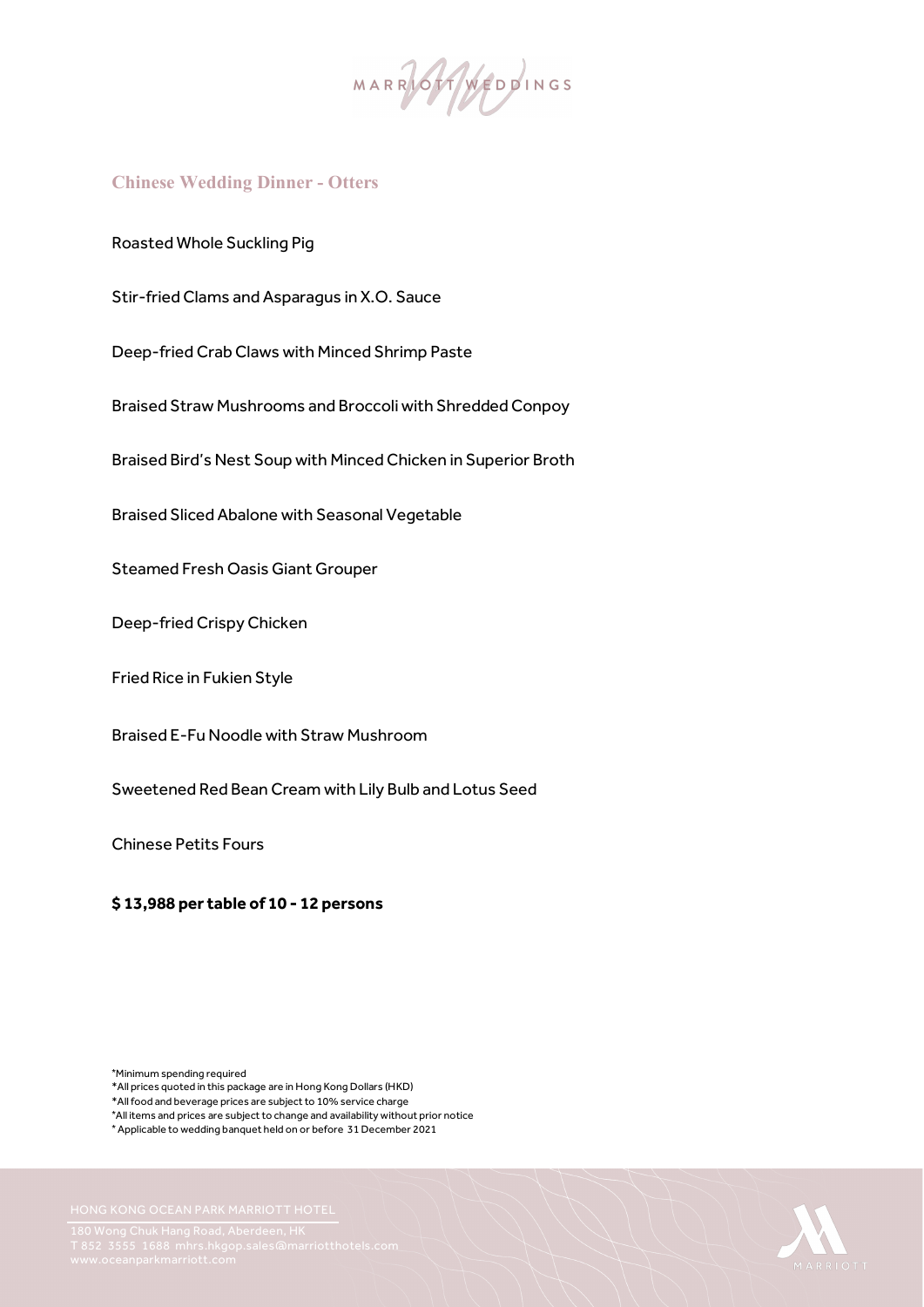

#### **Chinese Wedding Dinner - Seal**

Roasted Whole Suckling Pig

Stir-fried Whole Scallop with Asparagus in Gravy Sauce

Braised Seasonal Vegetables, Fungus and Bamboo Piths

Steamed Prawns with Scallion in Bamboo Basket

Braised Bird's Nest Soup with Black Truffle and Crab Meat

Braised Whole Abalone with Shredded Ginger and Scallion

Steamed Fresh Oasis Giant Grouper

Deep-fried Crispy Chicken

Fried Rice with Diced Barbecue Pork and Scallion

Dumplings in Superior Broth

Sweetened Almond Cream with Egg White

Assorted Western Pastries

 **\$ 16,988 per table of 10 - 12 persons** 

\*Minimum spending required

- \*All prices quoted in this package are in Hong Kong Dollars (HKD)
- \*All food and beverage prices are subject to 10% service charge
- \*All items and prices are subject to change and availability without prior notice

\* Applicable to wedding banquet held on or before 31 December 2021

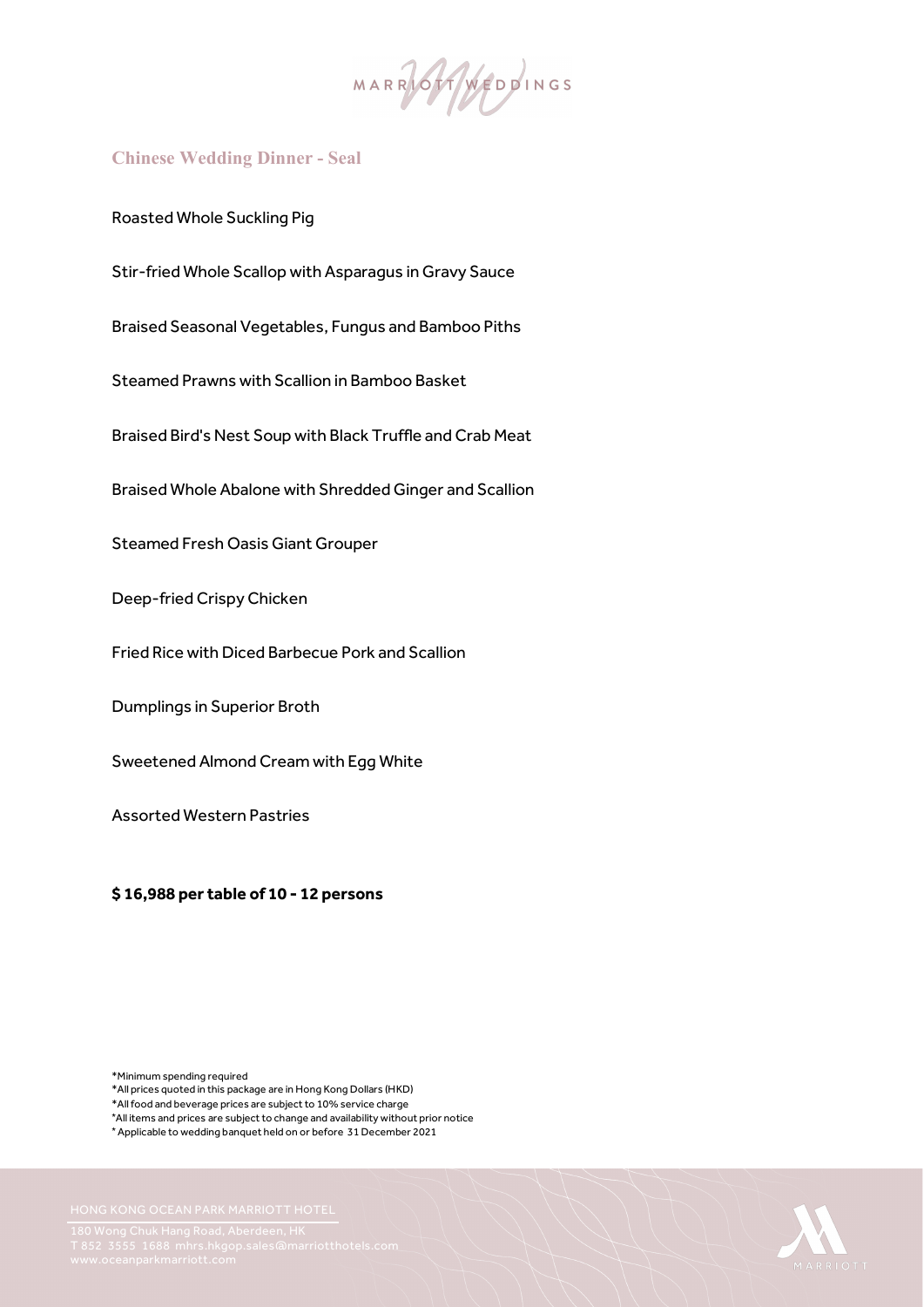MARRIALINGS

# **Chinese Wedding Dinner - Whale**

Roasted Suckling Pig with Goose Liver

Stir-fried Prawns with Seasonal Vegetables in X.O. Chili Sauce

Baked Crabmeat in French Style

Braised Whole Conpoy in Turnip Ring with Garlics

Double-boiled Chicken Broth with Sea Conch and Morel Mushroom

Braised Sea Cucumber with Whole Abalone

Steamed Star Grouper

Deep-fried Crispy Chicken

Fried Rice with Assorted Seafood with Sergestid Shrimp

Braised E-Fu Noodle with Shredded Conpoy and Enoki Mushroom

Chilled Sweetened Mango and Sago Cream with Pomelo

Assorted Western Pastries

 **\$19,988 per table of 10 - 12 persons** 

\*Minimum spending required

\*All prices quoted in this package are in Hong Kong Dollars (HKD)

\*All food and beverage prices are subject to 10% service charge

\*All items and prices are subject to change and availability without prior notice

\* Applicable to wedding banquet held on or before 31 December 2021